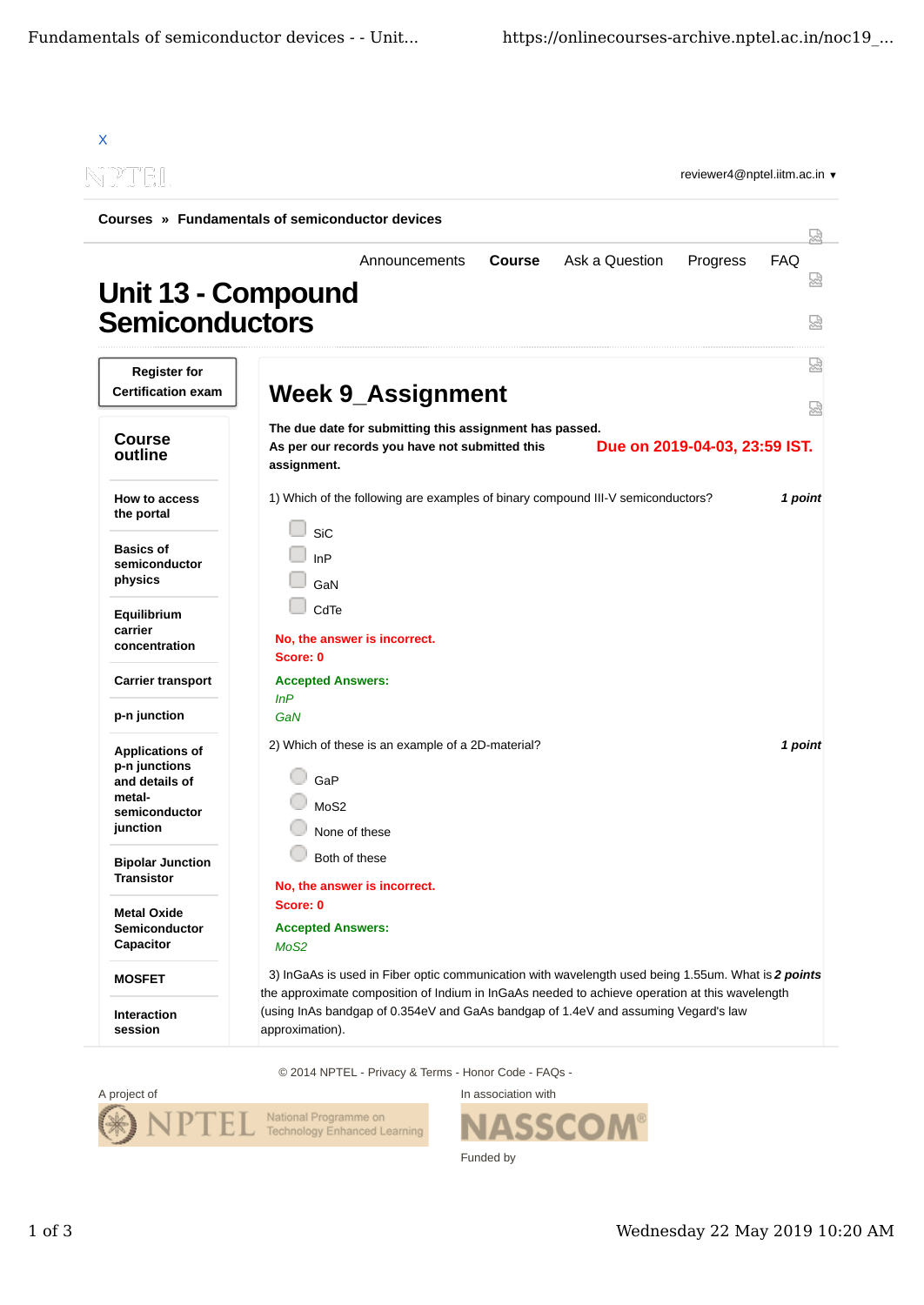## Fundamentals of semiconductor devices - - Unit...

| Introduction to<br>compound                       | Score: 0<br>ce De                                                                                                                                                                                       |  |
|---------------------------------------------------|---------------------------------------------------------------------------------------------------------------------------------------------------------------------------------------------------------|--|
| semiconductors                                    | <b>Accepted Answers:</b><br>57%                                                                                                                                                                         |  |
| <b>Basics of</b><br>heterojunctions               | 4) The pseudomorphic thin layer (25nm) of Al0.25Ga0.75N grown epitaxially on GaN is<br>1 point                                                                                                          |  |
| Band diagram                                      | (Lattice constant of GaN is 4.52A and that of AIN is 3.11A)                                                                                                                                             |  |
| οf<br>heterojunctions                             | Tensile strained                                                                                                                                                                                        |  |
| Heterojunctions                                   | 요<br>Compressive strained                                                                                                                                                                               |  |
| (contd)                                           | Unstrained<br>덣                                                                                                                                                                                         |  |
| Heterojunction<br>transistors                     | Epitaxial growth is not possible for the given composition of AI in AIGaAs                                                                                                                              |  |
| III-nitrides                                      | No, the answer is incorrect.<br>品<br>Score: 0                                                                                                                                                           |  |
| Quiz : Week                                       | <b>Accepted Answers:</b><br>쩒                                                                                                                                                                           |  |
| 9_Assignment                                      | <b>Tensile strained</b>                                                                                                                                                                                 |  |
| Assignmnet<br>9_Solutions                         | $1$ poi $\alpha$<br>5) In a heterojunction formed by undoped AI0.25Ga0.75N and GaN, the total band<br>discontinuity (assuming Vegard's law approximation, bandgap of AlN is 6.2eV and bandgap of GaN is |  |
| Opto-electronic                                   | 3.4eV) is approximately                                                                                                                                                                                 |  |
| devices: Solar<br>cells and photo-                | 1.2eV                                                                                                                                                                                                   |  |
| detectors                                         | 0.6eV                                                                                                                                                                                                   |  |
| Opto-electronic                                   | 2eV                                                                                                                                                                                                     |  |
| devices: Light<br><b>Emitting Diodes</b><br>(LED) | 0eV                                                                                                                                                                                                     |  |
|                                                   | No, the answer is incorrect.                                                                                                                                                                            |  |
| <b>Applications of</b><br>transistors and         | Score: 0<br><b>Accepted Answers:</b>                                                                                                                                                                    |  |
| basics of                                         | 0.6eV                                                                                                                                                                                                   |  |
| microelectronic<br>fabrication                    | 6) Which among the following material do not have inversion symmetry?<br>1 point                                                                                                                        |  |
|                                                   |                                                                                                                                                                                                         |  |
|                                                   | GaAs                                                                                                                                                                                                    |  |
|                                                   | <b>AIGaAs</b>                                                                                                                                                                                           |  |
|                                                   | Si                                                                                                                                                                                                      |  |
|                                                   | InN                                                                                                                                                                                                     |  |
|                                                   | No, the answer is incorrect.                                                                                                                                                                            |  |
|                                                   | Score: 0                                                                                                                                                                                                |  |
|                                                   | <b>Accepted Answers:</b><br>InN                                                                                                                                                                         |  |
|                                                   | 7) Which among the following two nitrides are used to make white leds?<br>1 point                                                                                                                       |  |
|                                                   | 5-10% of InN and 90-95% of GaN                                                                                                                                                                          |  |
|                                                   | 5-10% of AIN and 90-95% of GaN                                                                                                                                                                          |  |
|                                                   | 90-96% of InN and 4-10% of GaN                                                                                                                                                                          |  |
|                                                   | None of the above                                                                                                                                                                                       |  |
|                                                   |                                                                                                                                                                                                         |  |
|                                                   | No, the answer is incorrect.<br>Score: 0                                                                                                                                                                |  |
|                                                   | <b>Accepted Answers:</b>                                                                                                                                                                                |  |
|                                                   | 5-10% of InN and 90-95% of GaN                                                                                                                                                                          |  |
|                                                   | 8) Which among the following device will not suffer from carrier freeze out?<br>1 point                                                                                                                 |  |
|                                                   | nMOS                                                                                                                                                                                                    |  |